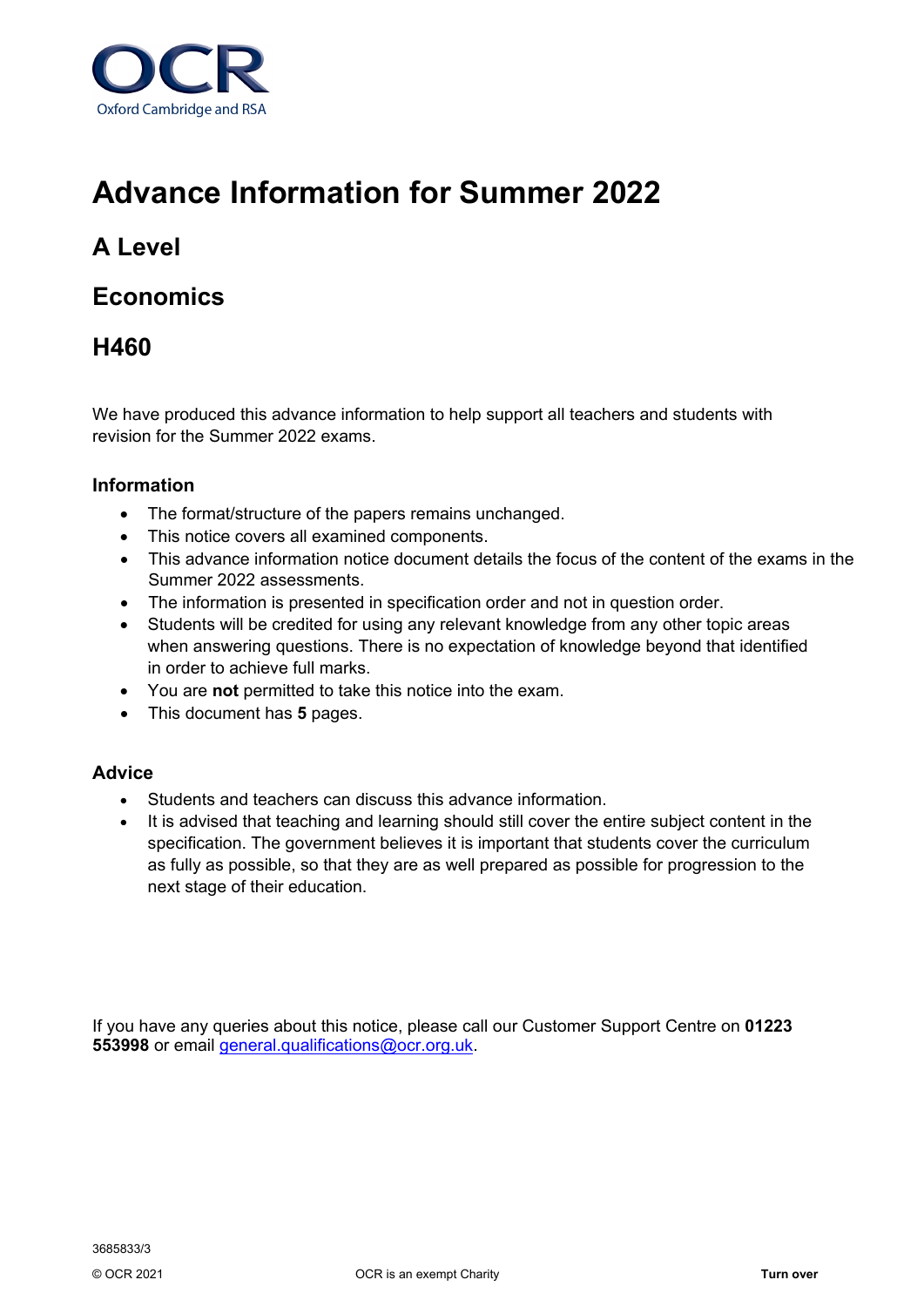# **H460/01 Microeconomics Paper 1**

#### **Topic Areas**

- 1.2 The allocation of resources
- 2.6 Elasticity
- 2.8 Market failure and externalities
- 2.11 Government intervention
- 3.1 Business objectives
- 3.2 Costs and economies of scale
- 4.2 Monopoly
- 4.4 Oligopoly
- 5.3 The interaction of labour markets

#### **Quantitative skills**

- Make calculations of elasticity and interpret the result.
- Calculate, use, and understand percentages and percentage changes.
- Construct and interpret a range of standard graphical forms.
- Interpret, apply, and analyse information in written, graphical, and numerical forms.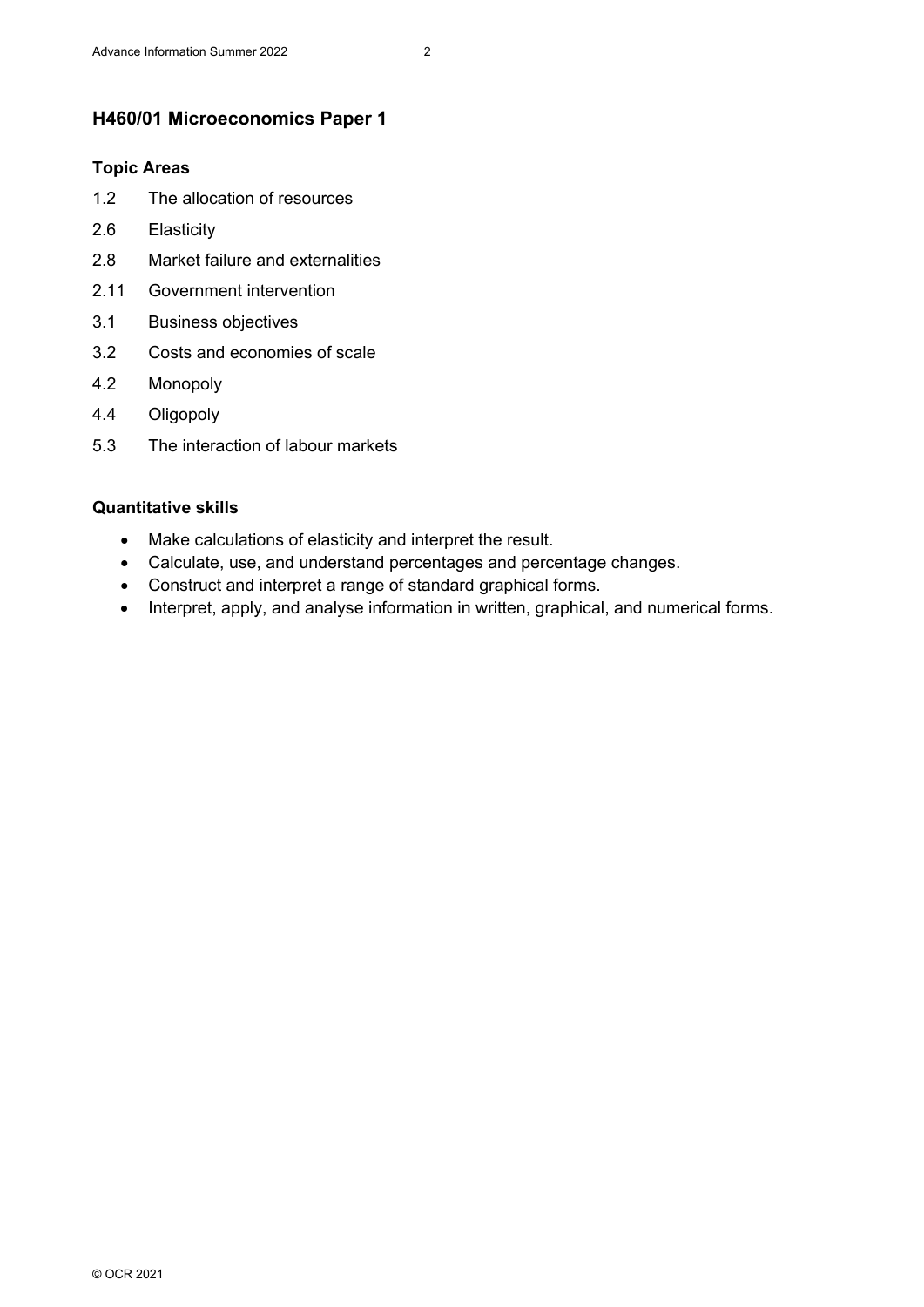### **H460/02 Macroeconomics Paper 2**

#### **Topic Areas**

- 1.2 Aggregate demand
- 1.4 The interaction of aggregate demand and supply
- 1.5 The multiplier and accelerator
- 2.1 Economic growth
- 2.2 Development
- 2.3 Employment
- 2.4 Inflation
- 2.7 Income distribution and welfare
- 2.8 The Phillips Curve
- 3.1 Fiscal policy
- 3.2 Monetary policy
- 3.3 Supply-side policy
- 3.4 Policy conflicts
- 4.4 Trade policies and negotiations
- 5.1 Money and interest rates
- 5.2 The financial sector

#### **Quantitative skills**

- Calculate, use, and understand percentages and percentage changes.
- Calculate, use, and understand ratios and fractions.
- Construct and interpret a range of standard graphical forms.
- Interpret, apply, and analyse information in written, graphical, and numerical forms.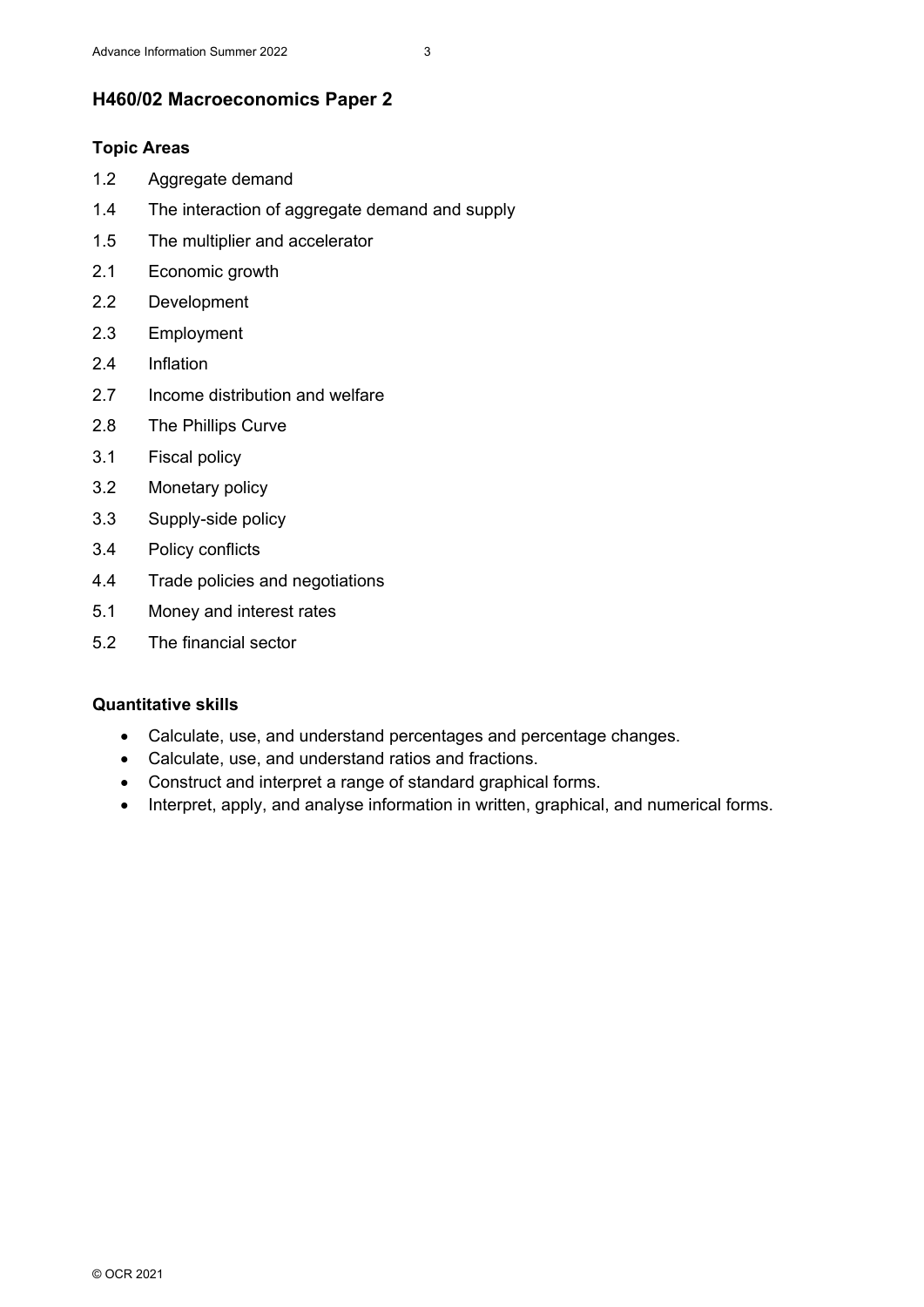# **H460/03 Themes in Economics Paper 3**

#### **Microeconomics**

### **Topic Areas**

- 1.1 The economic problem
- 1.2 The allocation of resources
- 1.3 Opportunity cost
- 2.1 Specialisation and trade
- 2.2 Demand
- 2.3 Supply
- 2.4 Consumer and producer surplus
- 2.6 Elasticity
- 2.7 The concept of the margin
- 2.8 Market failure and externalities
- 2.9 Information failure
- 2.10 Public goods
- 2.11 Government intervention
- 3.1 Business objectives
- 3.2 Costs and economies of scale
- 3.3 Revenue and profit
- 4.1 Perfect competition
- 4.4 Oligopoly
- 5.1 Demand for labour
- 5.2 Supply of labour
- 5.3 The interaction of labour markets